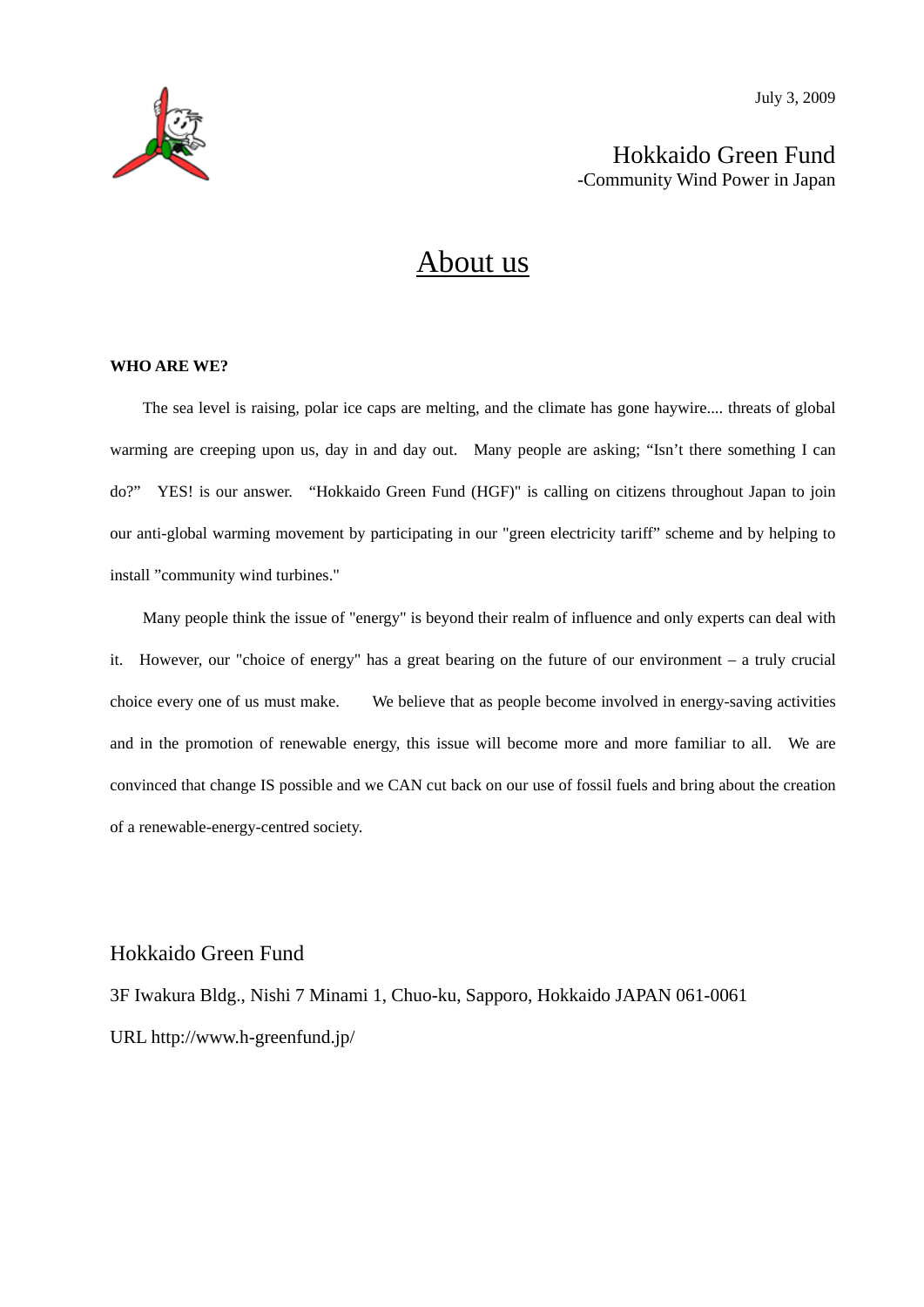# **Our Activities**

# 1. Green Electricity Tariff

This is a voluntary program. Our members pay their electricity bills to us (HGF) adding a 5% donation to their bill. We then pay Hokkaido Electric Power Co. our members' electric bills as a group payment. This donation is pooled and is used to help finance community wind turbines throughout Japan. For instance, if you pay ¥8,000 per month for your electricity, you would add ¥400 to your payment. This however, should not be thought of as a fee or a "tariff," but rather as a chance to recap your donation by doing energy-saving activities in your home – this being another one of our goals.

# Green Electricity Tariff Scheme Flowchart

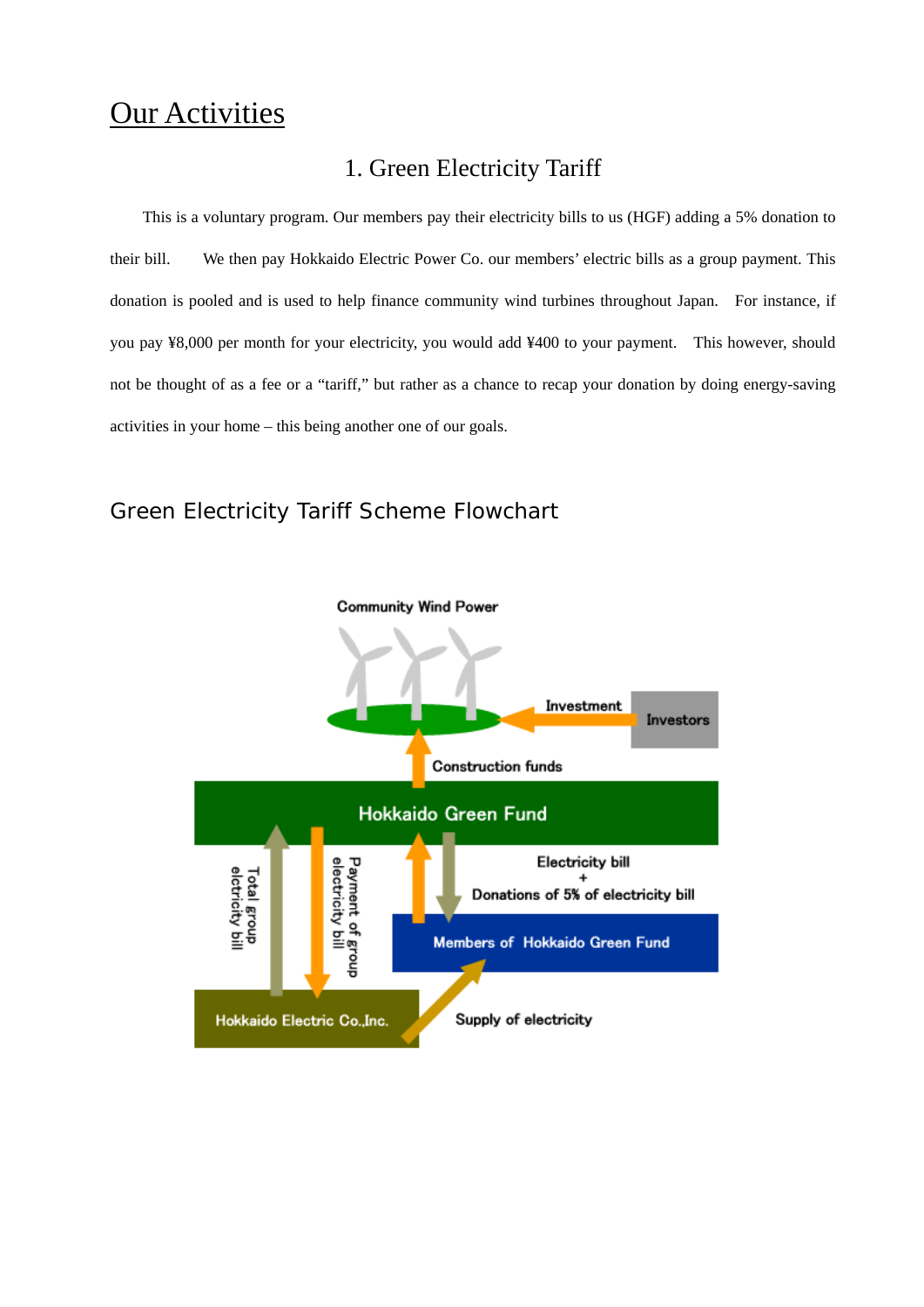Little savings add up. Turn lights off and switch off appliances when not in use. Aim for a 5% reduction in electric use.



Five percent savings on electric use is donated to the Community Wind Power Green Fund.



My 5% savings can help to install more community wind turbines thus increasing "green" electricity.

# 2. Promotion of Community Wind Power

We are installing large-scale wind turbines throughout Japan, with investment from citizens - commonly called "community wind power." This movement pursues two objectives; 1.The realization of a sustainable society and 2. The stimulation of the local economy. We think that local resources should be developed by and for the local people. Using this approach, local energy and the local economy can become independent and create a virtuous cycle. We believe that the voluntary participation of many people will help to create a sustainable future. To date, we have installed 11 large-scale wind turbines ( a total of 20M) throughout Japan.

## Map of Community Wind Power in Japan (Each turbine has been given a personified name)

### The map of Community Wind Power in Japan